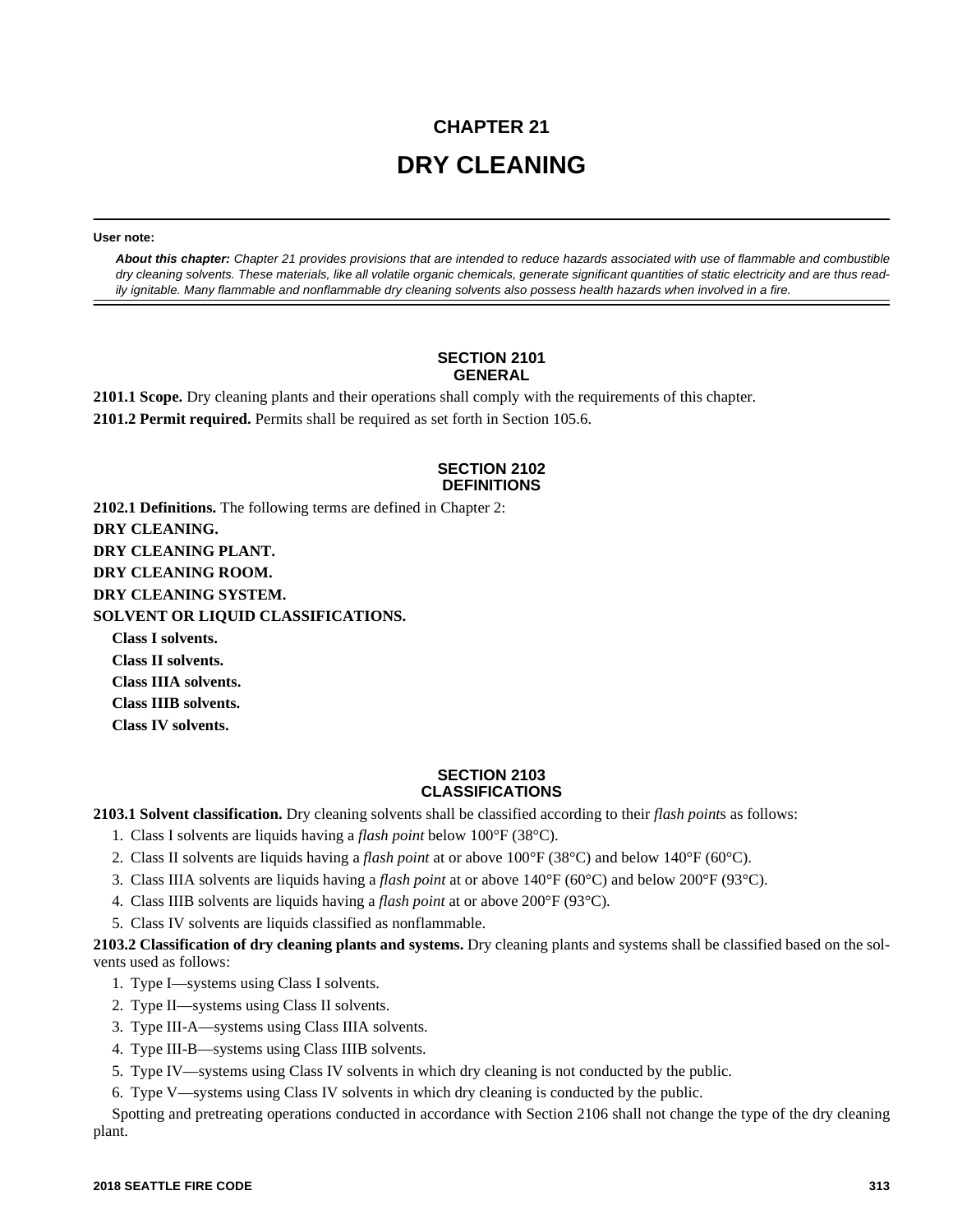**2103.2.1 Multiple solvents.** Dry cleaning plants using more than one class of solvent for dry cleaning shall be classified based on the numerically lowest solvent class.

**2103.3 Design.** The occupancy classification, design and construction of dry cleaning plants shall comply with the applicable requirements of the *International Building Code*.

### **SECTION 2104 GENERAL REQUIREMENTS**

**2104.1 Prohibited use.** Type I dry cleaning plants shall be prohibited. Limited quantities of Class I solvents stored and used in accordance with this section shall not be prohibited in dry cleaning plants.

**2104.2 Building services.** Building services and systems shall be designed, installed and maintained in accordance with this section and Chapter 6.

**2104.2.1 Ventilation.** Ventilation shall be provided in accordance with Section 502 of the *International Mechanical Code* and DOL 29 CFR Part 1910.1000, where applicable.

**2104.2.2 Heating.** In Type II dry cleaning plants, heating shall be by indirect means using steam, hot water or hot oil only.

**2104.2.3 Electrical wiring and equipment.** Electrical wiring and equipment in dry cleaning rooms or other locations subject to flammable vapors shall be installed in accordance with NFPA 70.

**2104.2.4 Bonding and grounding.** Storage tanks, treatment tanks, filters, pumps, piping, ducts, dry cleaning units, stills, tumblers, drying cabinets and other such equipment, where not inherently electrically conductive, shall be bonded together and grounded. Isolated equipment shall be grounded.

## **SECTION 2105 OPERATING REQUIREMENTS**

**2105.1 General.** The operation of dry cleaning systems shall comply with the requirements of Sections 2105.1.1 through 2105.3.

**2105.1.1 Written instructions.** Written instructions covering the proper installation and safe operation and use of equipment and solvent shall be given to the buyer.

**2105.1.1.1 Type II, III-A, III-B and IV systems.** In Type II, III-A, III-B and IV dry cleaning systems, machines shall be operated in accordance with the operating instructions furnished by the machinery manufacturer. Employees shall be instructed as to the hazards involved in their departments and in the work they perform.

**2105.1.1.2 Type V systems.** Operating instructions for customer use of Type V dry cleaning systems shall be conspicuously posted in a location near the dry cleaning unit. A telephone number shall be provided for emergency assistance.

**2105.1.2 Equipment identification.** The manufacturer shall provide nameplates on dry cleaning machines indicating the class of solvent for which each machine is designed.

**2105.1.3 Open systems prohibited.** Dry cleaning by immersion and agitation in open vessels shall be prohibited.

**2105.1.4 Prohibited use of solvent.** The use of solvents with a *flash point* below that for which a machine is designed or *listed* shall be prohibited.

**2105.1.5 Equipment maintenance and housekeeping.** Proper maintenance and operating practices shall be observed in order to prevent the leakage of solvent or the accumulation of lint. The handling of waste material generated by dry cleaning operations and the maintenance of facilities shall comply with the provisions of this section.

**2105.1.5.1 Floors.** Class I and II liquids shall not be used for cleaning floors.

**2105.1.5.2 Filters.** Filter residue and other residues containing solvent shall be handled and disposed of in covered metal containers.

**2105.1.5.3 Lint.** Lint and refuse shall be removed from traps daily, deposited in *approved* waste cans, removed from the premises, and disposed of safely. At all other times, traps shall be held securely in place.

**2105.1.5.4 Customer areas.** In Type V dry cleaning systems, customer areas shall be kept clean.

**2105.2 Type II systems.** Special operating requirements for Type II dry cleaning systems shall comply with the provisions of Sections 2105.2.1 through 2105.2.3.

**2105.2.1 Inspection of materials.** Materials to be dry cleaned shall be searched thoroughly and foreign materials, including matches and metallic substances, shall be removed.

**2105.2.2 Material transfer.** In removing materials from the washer, provisions shall be made for minimizing the dripping of solvent on the floor. Where materials are transferred from a washer to a drain tub, a nonferrous metal drip apron shall be placed so that the apron rests on the drain tub and the cylinder of the washer.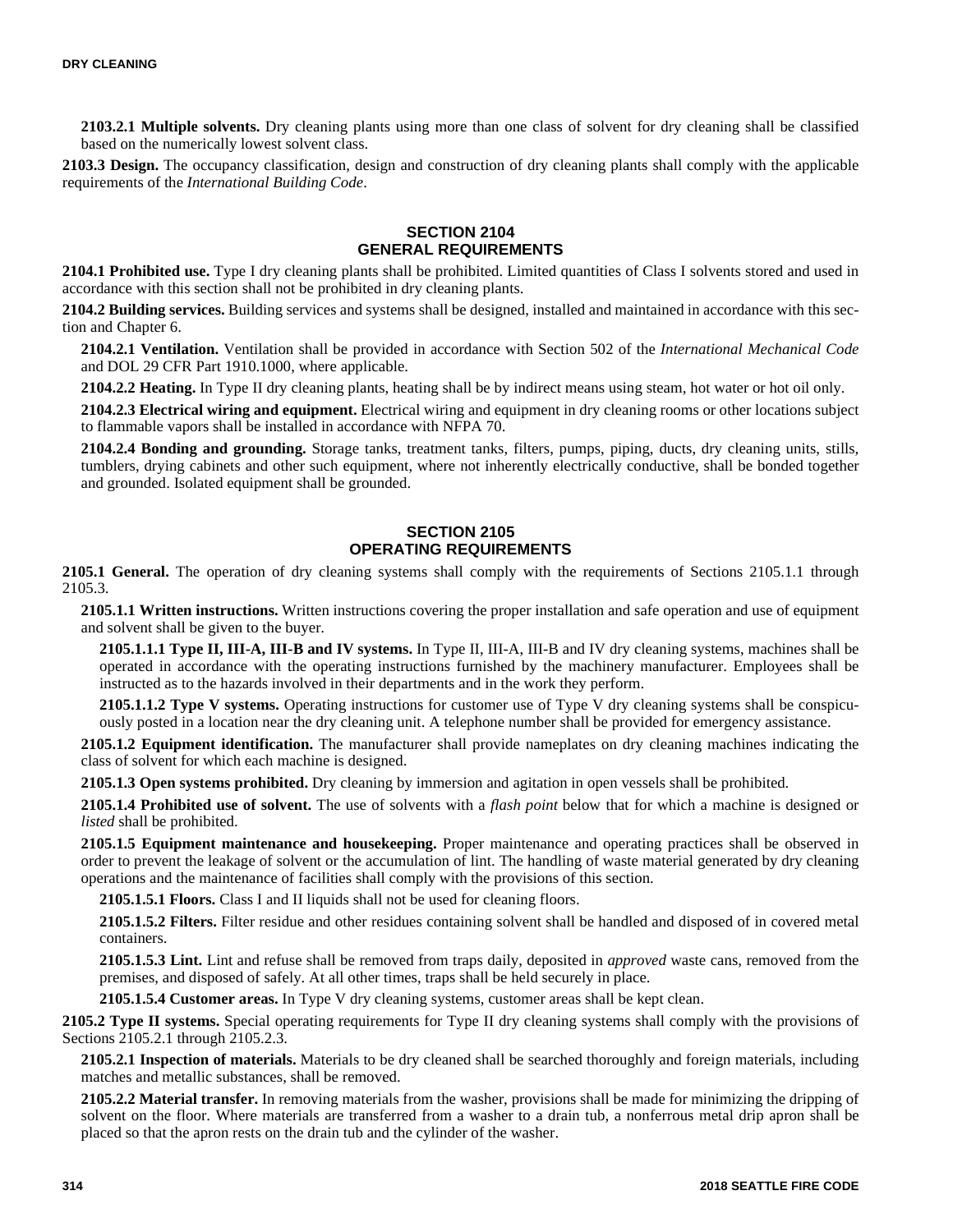**2105.2.3 Ventilation.** A mechanical ventilation system that is designed to exhaust 1 cubic foot of air per minute for each square foot of floor area [0.0058 m<sup>3</sup>/(s • m<sup>2</sup>)] shall be installed in dry cleaning rooms and in drying rooms. The ventilation system shall operate automatically when the dry cleaning equipment is in operation and shall have manual controls at an *approved* location.

**2105.3 Type IV and V systems.** Type IV and V dry cleaning systems shall be provided with an automatically activated exhaust ventilation system to maintain an air velocity of not less than 100 feet per minute (0.51 m/s) through the loading door when the door is opened. Such systems for dry cleaning equipment shall comply with the *International Mechanical Code*.

**Exception:** Dry cleaning units are not required to be provided with exhaust ventilation where an exhaust hood is installed immediately outside of and above the loading door and operates at an airflow rate as follows:

 $Q = 100 \times A_{ID}$  (Equation 21-1)

where:

 $Q =$  flow rate exhausted through the hood, cubic feet per minute (m<sup>3</sup>/s).

 $A_{LD}$ = area of the loading door, square feet (m<sup>2</sup>).

## **SECTION 2106 SPOTTING AND PRETREATING**

**2106.1 General.** Spotting and pretreating operations and equipment shall comply with the provisions of Sections 2106.2 through 2106.5.

**2106.2 Class I solvents.** The maximum quantity of Class I solvents permitted at any work station shall be 1 gallon (4 L). Spotting or prespotting shall be permitted to be conducted with Class I solvents where they are stored in and dispensed from *approved* safety cans or in sealed DOT-approved metal shipping containers of not more than 1-gallon (4 L) capacity.

**2106.2.1 Spotting and prespotting.** Spotting and pre-spotting shall be permitted to be conducted with Class I solvents where dispensed from plastic containers of not more than 1 pint (0.5 L) capacity.

**2106.3 Class II and III solvents.** Scouring, brushing, and spotting and pretreating shall be permitted to be conducted with Class II or III solvents. The maximum quantity of Class II or III solvents permitted at any work station shall be 1 gallon (4 L). In other than Group H-2 occupancy, the aggregate quantities of solvents shall not exceed the *maximum allowable quantity per control area* for use-open system.

**2106.3.1 Spotting tables.** Scouring, brushing or spotting tables on which articles are soaked in solvent shall have a liquidtight top with a curb on all sides not less than 1 inch (25 mm) high. The top of the table shall be pitched to ensure thorough draining to a 1-1/2-inch (38 mm) drain connected to an *approved* container.

**2106.3.2 Special handling.** Where *approved*, articles that cannot be washed in the usual washing machines are allowed to be cleaned in scrubbing tubs. Scrubbing tubs shall comply with the following:

1. Only Class II or III liquids shall be used.

- 2. The total amount of solvent used in such open containers shall not exceed 3 gallons (11 L).
- 3. Scrubbing tubs shall be secured to the floor.
- 4. Scrubbing tubs shall be provided with permanent 1-1/2-inch (38 mm) drains. Such drain shall be provided with a trap and shall be connected to an *approved* container.

**2106.3.3 Ventilation.** Scrubbing tubs, scouring, brushing or spotting operations shall be located such that solvent vapors are captured and exhausted by the ventilating system.

**2106.3.4 Bonding and grounding.** Metal scouring, brushing and spotting tables and scrubbing tubs shall be permanently and effectively bonded and grounded.

**2106.4 Type IV systems.** Flammable and combustible liquids used for spotting operations shall be stored in *approved* safety cans or in sealed DOTn-approved shipping containers of not more than 1 gallon (4 L) in capacity. Aggregate amounts shall not exceed 10 gallons (38 L).

**2106.5 Type V systems.** Spotting operations using flammable or *combustible liquids* are prohibited in Type V dry cleaning systems.

#### **SECTION 2107 DRY CLEANING SYSTEMS**

**2107.1 General equipment requirements.** Dry cleaning systems, including dry cleaning units, washing machines, stills, drying cabinets, tumblers and their appurtenances, including pumps, piping, valves, filters and solvent coolers, shall be installed and